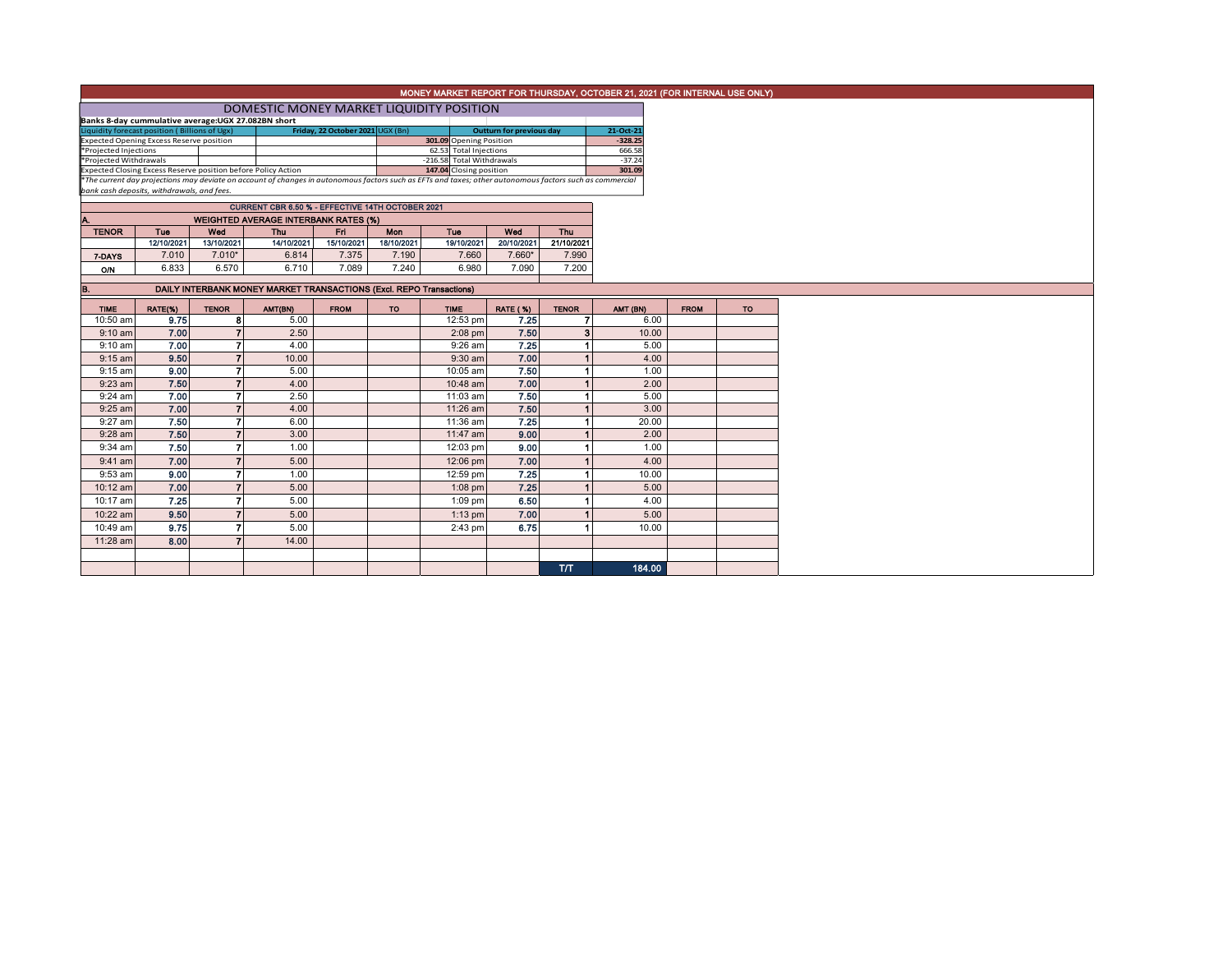C. CREASE CONSTRUCTION CONTINUES AND THE 7- DAY WAR INTERBANK RATES

`

01/10/2021 04/10/2021 05/10/2021 06/10/2021 07/10/2021 08/10/2021 11/10/2021 12/10/2021 13/10/2021 14/10/2021 15/10/2021 18/10/2021 19/10/2021 20/10/2021 21/10/2021

• Overnight WAR -7-day WAR - CBR rate - Upper bound - Lower bound

| MONETARY POLICY OPERATIONS MATURITIES PROFILE: (28-OCT- 2021 TO 25-NOV- 2021)<br>D. |             |             |             |             |             |              |  |  |  |  |  |  |  |  |
|-------------------------------------------------------------------------------------|-------------|-------------|-------------|-------------|-------------|--------------|--|--|--|--|--|--|--|--|
| <b>DATE</b>                                                                         | <b>THUR</b> | <b>THUR</b> | <b>THUR</b> | <b>THUR</b> | <b>THUR</b> | <b>TOTAL</b> |  |  |  |  |  |  |  |  |
|                                                                                     | 28-Oct-21   | 04-Nov-21   | 11-Nov-21   | 18-Nov-21   | 25-Nov-21   |              |  |  |  |  |  |  |  |  |
| <b>REPO</b>                                                                         |             | ۰           |             |             |             |              |  |  |  |  |  |  |  |  |
| <b>REV REPO</b>                                                                     |             | ۰           |             |             |             |              |  |  |  |  |  |  |  |  |
| <b>DEPO AUCT</b>                                                                    |             | 525.01      |             | 431.25      |             | 956.27       |  |  |  |  |  |  |  |  |
| <b>TOTALS</b>                                                                       | ٠           | 525.01      |             | 431.25      | ٠           | 956.27       |  |  |  |  |  |  |  |  |

Total O/S Deposit Auction balances held by BOU up to 30 December 2021: UGX 1,040 BN Total O/S Repo, Reverse Repo & Deposit Auction balances held by BOU: UGX 1,040 BN

8.500<br>8.000<br>7.500<br>7.000<br>6.500<br>5.500<br>5.500<br>4.500<br>4.000

9.000 9.500

|                                                            | (EI) STOCK OF TREASURY SECURITIES                                                     |                    |           |                 | <b>MONETARY POLICY MARKET OPERATIONS</b><br><b>Eil</b> |                   |               |            |              |              |  |  |  |
|------------------------------------------------------------|---------------------------------------------------------------------------------------|--------------------|-----------|-----------------|--------------------------------------------------------|-------------------|---------------|------------|--------------|--------------|--|--|--|
|                                                            | LAST TBIILS ISSUE DATE: 14-OCTOBER-2021                                               |                    |           |                 | (VERTICAL REPOS, REV-REPOS & DEPOSIT AUCTIONS)         |                   |               |            |              |              |  |  |  |
|                                                            | On-the-run O/S T-BILL STOCKs (Bns-UGX)                                                |                    | 6,024.64  | 22/10/2021      | <b>OMO</b>                                             | <b>ISSUE DATE</b> | <b>AMOUNT</b> | <b>WAR</b> | <b>RANGE</b> | <b>TENOR</b> |  |  |  |
|                                                            | On-the-run O/S T-BONDSTOCKs(Bns-UGX)                                                  |                    | 21,427.35 | 22/10/2021 REPO |                                                        | $13-Sep$ -        | 386.00        | 6.500      |              |              |  |  |  |
|                                                            | <b>TOTAL TBILL &amp; TBOND STOCK- UGX</b>                                             |                    | 27,452.00 |                 | <b>REPO</b>                                            | $16-Sep$          | 992.00        | 6.500      |              |              |  |  |  |
| O/S=Outstanding                                            |                                                                                       |                    |           |                 | <b>DAUT</b>                                            | $23-Sep$ -        | 30.83         | 6.985      |              | 28           |  |  |  |
| TOTAL STOCK YTM (%)<br><b>CHANGE IN</b><br><b>MATURITY</b> |                                                                                       |                    |           |                 | <b>DAUT</b>                                            | 23-Sep -          | 372.00        | 7.003      |              | 56           |  |  |  |
|                                                            | (BN UGX)                                                                              | <b>AT CUT OFF'</b> | YTM (+/-) |                 | <b>DAUT</b>                                            | $23-Sep$ -        | 19.67         | 7.348      |              | 84           |  |  |  |
| 91                                                         | 110.10                                                                                | 6.729              | $-0.091$  |                 | <b>REPO</b>                                            | $23-Sep$ -        | 549.00        | 6.500      |              |              |  |  |  |
| 182                                                        | 413.05                                                                                | 8.332              | 0.232     |                 | <b>REPO</b>                                            | 28-Sep -          | 456.00        | 6.500      |              |              |  |  |  |
| 364                                                        | 5.501.50                                                                              | 10.000             | 0.451     |                 | <b>REPO</b>                                            | 29-Sep-           | 376.00        | 6.500      |              |              |  |  |  |
| 2YR                                                        | 200.00                                                                                | 10.000             | $-1.500$  |                 | <b>REPO</b>                                            | $30-Sep$ -        | 1,065.00      | 6.500      |              |              |  |  |  |
| 3YR                                                        |                                                                                       | 11.390             | $-1.410$  |                 | <b>REPO</b>                                            | 04-Oct -          | 94.00         | 6.500      |              |              |  |  |  |
| 5YR                                                        | 1.489.27                                                                              | 13.000             | $-0.410$  |                 | <b>REPO</b>                                            | $07-Cct$          | 520.00        | 6.500      |              |              |  |  |  |
| <b>10YR</b>                                                | 9,955.25                                                                              | 13.500             | $-0.239$  |                 | <b>DAUT</b>                                            | $07-Cct$          | 9.95          | 6.985      |              | 28           |  |  |  |
| <b>15YR</b>                                                | 8,222.91                                                                              | 14.090             | $-0.310$  |                 | <b>DAUT</b>                                            | $07$ -Oct $-$     | 0.99          | 7.003      |              | 56           |  |  |  |
| <b>20YR</b>                                                | 1,559.93                                                                              | 15.500             | $-0.450$  |                 | DAUT                                                   | $07$ -Oct $\cdot$ | 19.67         | 7.375      |              | 84           |  |  |  |
|                                                            | Cut OFF is the lowest price/ highest vield that satisfies the auction awarded amount. |                    |           |                 |                                                        | $08$ -Oct $-$     | 180.00        | 6.500      |              |              |  |  |  |
|                                                            |                                                                                       |                    |           |                 | <b>REPO</b>                                            | $11$ -Oct -       | 80.00         | 6.500      |              |              |  |  |  |
|                                                            |                                                                                       |                    |           |                 | <b>REPO</b>                                            | $12$ -Oct $-$     | 168.00        | 6.500      |              |              |  |  |  |
|                                                            |                                                                                       |                    |           |                 | <b>REPO</b>                                            | $13$ -Oct $-$     | 138.00        | 6.500      |              |              |  |  |  |
|                                                            |                                                                                       |                    |           |                 | <b>REPO</b>                                            | $14$ -Oct $-$     | 228,00        | 6.500      |              |              |  |  |  |
|                                                            | WAR-Weighted Average Rate                                                             |                    |           |                 |                                                        |                   |               |            |              |              |  |  |  |